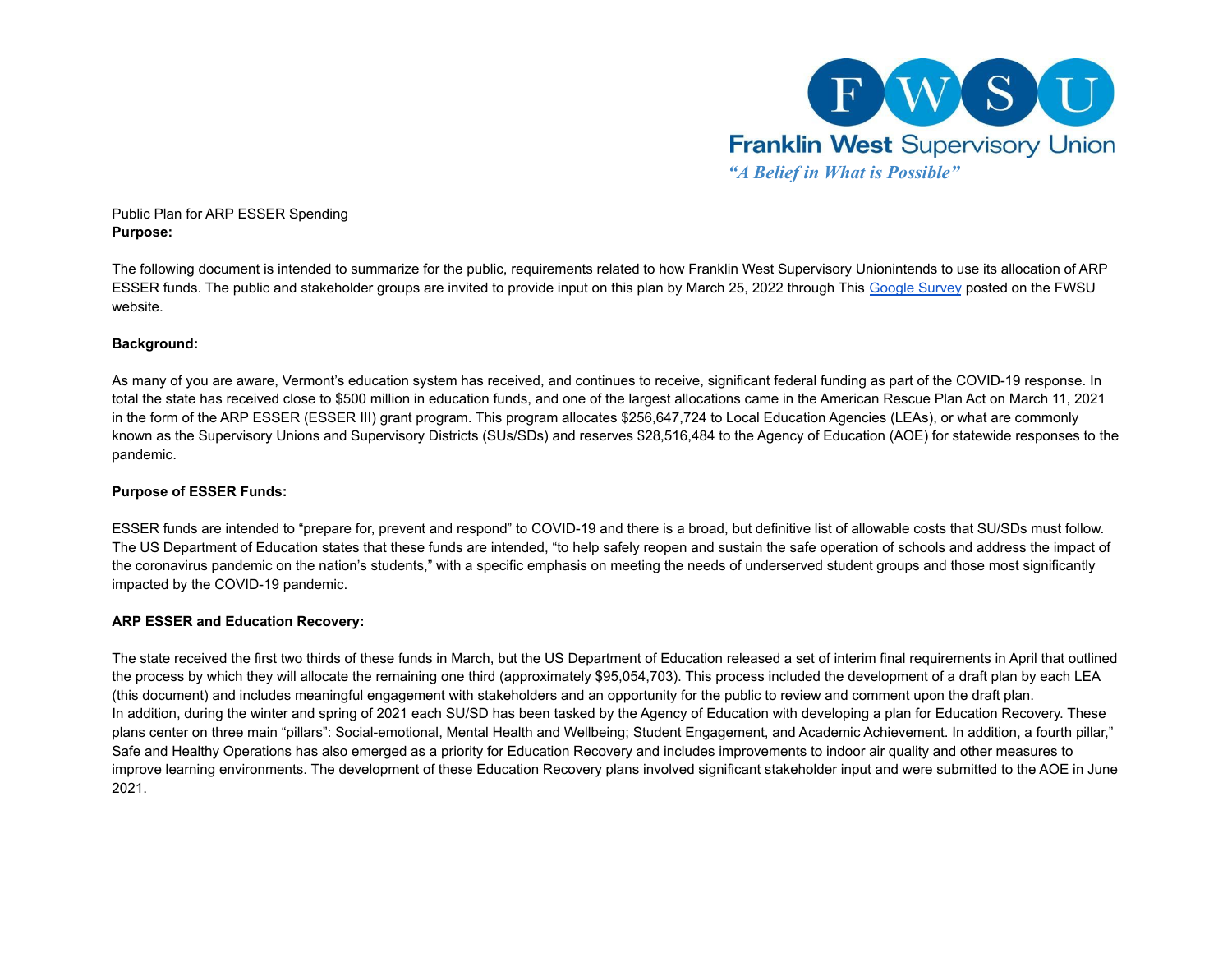

As they look to the next several years of Education Recovery and beyond, SU/SDs will rely on federal emergency funds, including ESSER I, ESSER II and ARP ESSER to support these efforts. In addition, SU/SDs will use their "regular" sources of funding, which include local, state and federal funds, to continue pre-COVID work and respond to the needs that have arisen during the pandemic. In short, there is no **one** source of funds that can address student needs, but there is a significant opportunity with the influx of emergency funds to address long-standing or intractable challenges.

## **Section I: General Information**

#### **General Information:**

LEA Name: Franklin West Supervisory Union (Bellows Free Academy, Georgia Elementary and Middle School, Fletcher Elementary School) LEA Address: 4497 Highbridge Road, Fairfax, VT 05454 Superintendent Name: John Tague Superintendent Phone # and Email: 802-370-3113 District Website (where plan is posted): https://www.fwsu.org/esser Student Enrollment and Demographics Grades Served: PK-12 # of Schools: 3 BFA, FES, GEMS Total Student Enrollment: 1708

| American Indian/Alaska Native 0.41%                                        | Asian 0.7%                   |
|----------------------------------------------------------------------------|------------------------------|
| Black/African American 1.45%                                               | Hispanic 0.87%               |
| Native Hawaiian/Pacific Islander 0.23%                                     | White 95.8%                  |
| Multiracial 0.52%                                                          |                              |
| Students eligible for Free and Reduced Lunch 15.7%                         | Migrant                      |
| Students with Disabilities 14.4%                                           | English learners 0.75%       |
| Students with High-Speed Internet at Home (if available) [%] [how is "high | <b>Students Experiencing</b> |
| speed defined?                                                             | Homelessness 0.35%           |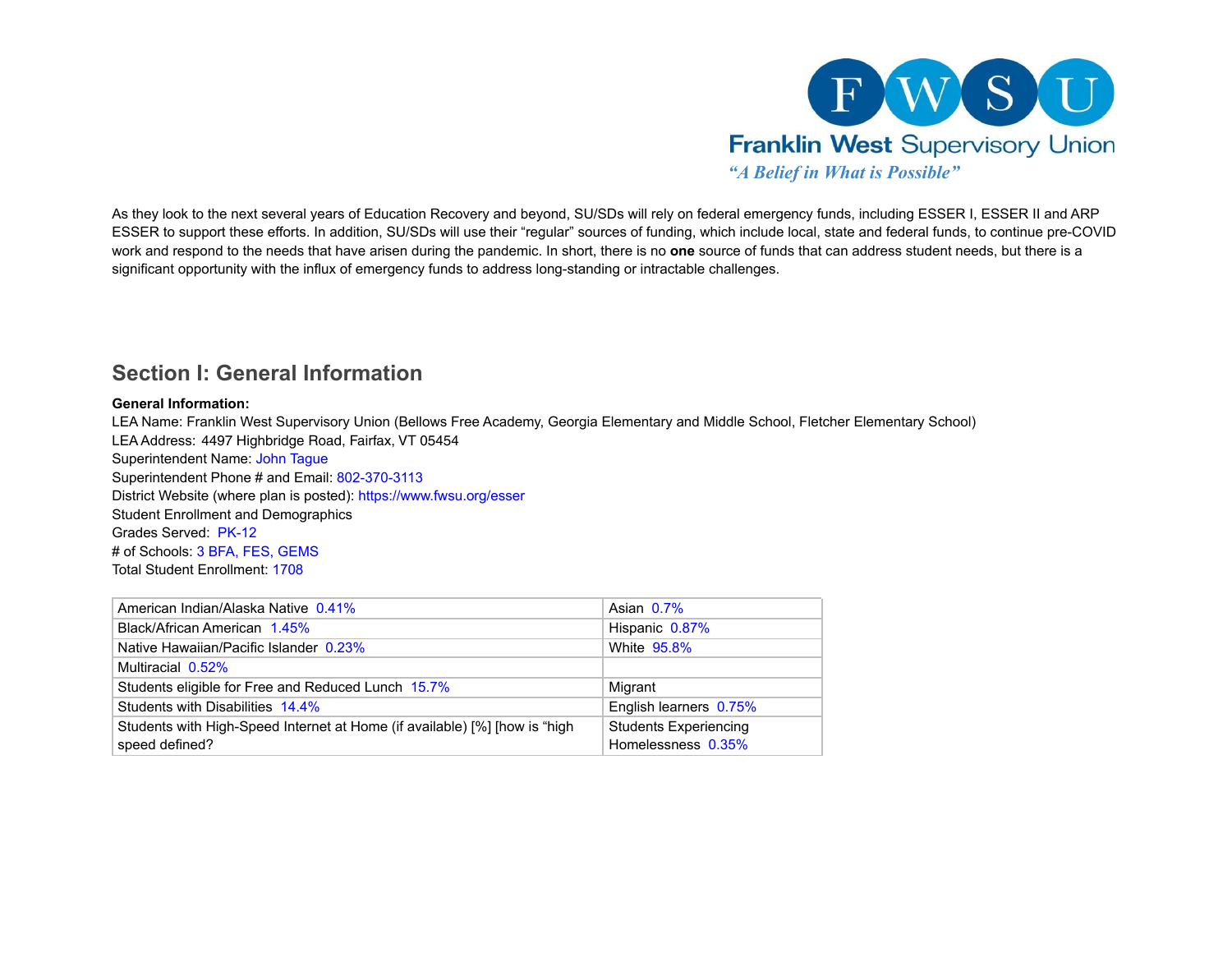

# **Section II: COVID-19 and Education Recovery Information**

In this section the LEA may choose to provide links to relevant information regarding Education Recovery Planning, the use of ESSER I or II funds, the Safe Return to In-Person Instruction or any other information that contextualizes the plan for ARP ESSER funds.

| Name                                                                             | Link                                                                                                                                                  |
|----------------------------------------------------------------------------------|-------------------------------------------------------------------------------------------------------------------------------------------------------|
| <b>Education Recovery Needs</b><br>Assessment                                    | Needs Assessment Process 2019-2020<br>FWSU Phase 1 Needs Assessment due 4/15/2021<br><b>FWSU Recovery Planning Stakeholder Engagement May 6, 2021</b> |
| <b>Education Recovery Plan</b>                                                   | <b>FWSU Recovery Plan</b>                                                                                                                             |
| Information on Use of ESSER I and II<br><b>Funds</b>                             | https://www.fwsu.org/esser                                                                                                                            |
| Safe Return to In Person Instruction<br><b>Checklist or Other District Links</b> | https://www.fwsu.org/ files/ugd/7742bd 5f2d18c672614772a8b8c44db3<br>139b6f.pdf?index=true                                                            |

## **Section III: COVID-19 Federal Emergency Funding**:

| <b>Funding Source</b> | Allocation | Amount<br>Expended to<br>Date (if<br>applicable) | Short Description of How Funds were Used                                                                                                                                                                                                         |
|-----------------------|------------|--------------------------------------------------|--------------------------------------------------------------------------------------------------------------------------------------------------------------------------------------------------------------------------------------------------|
| ESSER I               | \$222,867  | \$222,867                                        | Instructional materials, Technology to support remote and<br>hybrid learning, transportation, PPE and Cleaning, Health<br>Services, Increase nursing staffing, increase special<br>education staffing, student transportation, guidance services |
| ESSER II              | \$971,346  | \$809,418                                        | Technology services and equipment/software, instructional<br>materials, extra nursing services, psychological services,<br>professional development, Data Manager and Assessment                                                                 |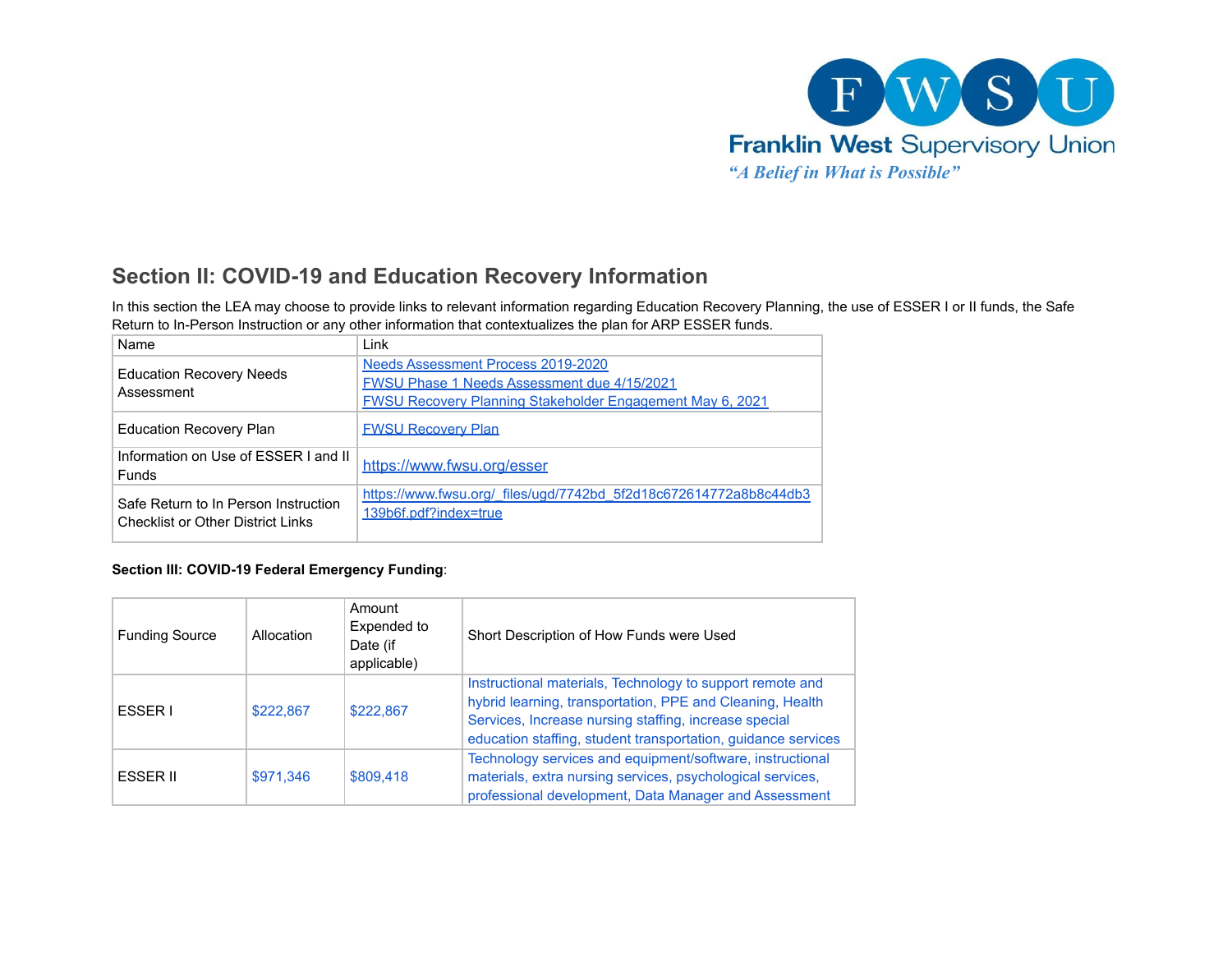

|                          |             |     | coordinator, special education support, outdoor classroom,<br>Teaming and learning support. |
|--------------------------|-------------|-----|---------------------------------------------------------------------------------------------|
| ARP ESSER<br>(ESSER III) | \$2,175,000 | \$0 |                                                                                             |
|                          |             |     |                                                                                             |

# **Section IV: ARP ESSER LEA Plan**

ARP ESSER Interim Final Rule Requirements

Through the Interim Final Requirement (IFR), the US Department of Education has determined that in order to receive ARP ESSER funds, each LEA must: develop, submit to the AOE (on a reasonable timeline determined by the AOE), and make publicly available on the LEA's website, a plan for the LEA's use of ARP ESSER funds.

The following sections summarize and incorporate each of the required elements and, if applicable, their connection to Education Recovery Pillars.

COVID-19 Prevention and Mitigation Strategies [REQUIRED]

IFR Requirement:

*The extent to which and how the funds will be used to implement prevention and mitigation strategies that are, to the greatest extent practicable, consistent with the most recent CDC guidance on reopening schools, in order to continuously and safely open and operate schools for in-person learning.*

Schools are an important part of the infrastructure of communities, as they provide safe and supportive learning environments for students, employ teachers and other staff, and enable parents, guardians, and caregivers to work. Due to COVID-19 many students, staff, and caregivers have become disengaged from the school community or have had interruptions in services due to school building closures and virtual and hybrid learning. Evidence suggests that many K–12 schools that have strictly implemented prevention strategies have been able to safely open for in-person instruction and have greater success at remaining open. For more in-depth information on the strategies below, please visit FFV.org/safereopeningplan

| Strategy | Education Recovery Pillar (SEL,<br>Student Engagement, Academic<br>Success, Safe and Healthy<br>Operations) | <b>ARP ESSER</b><br>Amount<br>Allocated |
|----------|-------------------------------------------------------------------------------------------------------------|-----------------------------------------|
|----------|-------------------------------------------------------------------------------------------------------------|-----------------------------------------|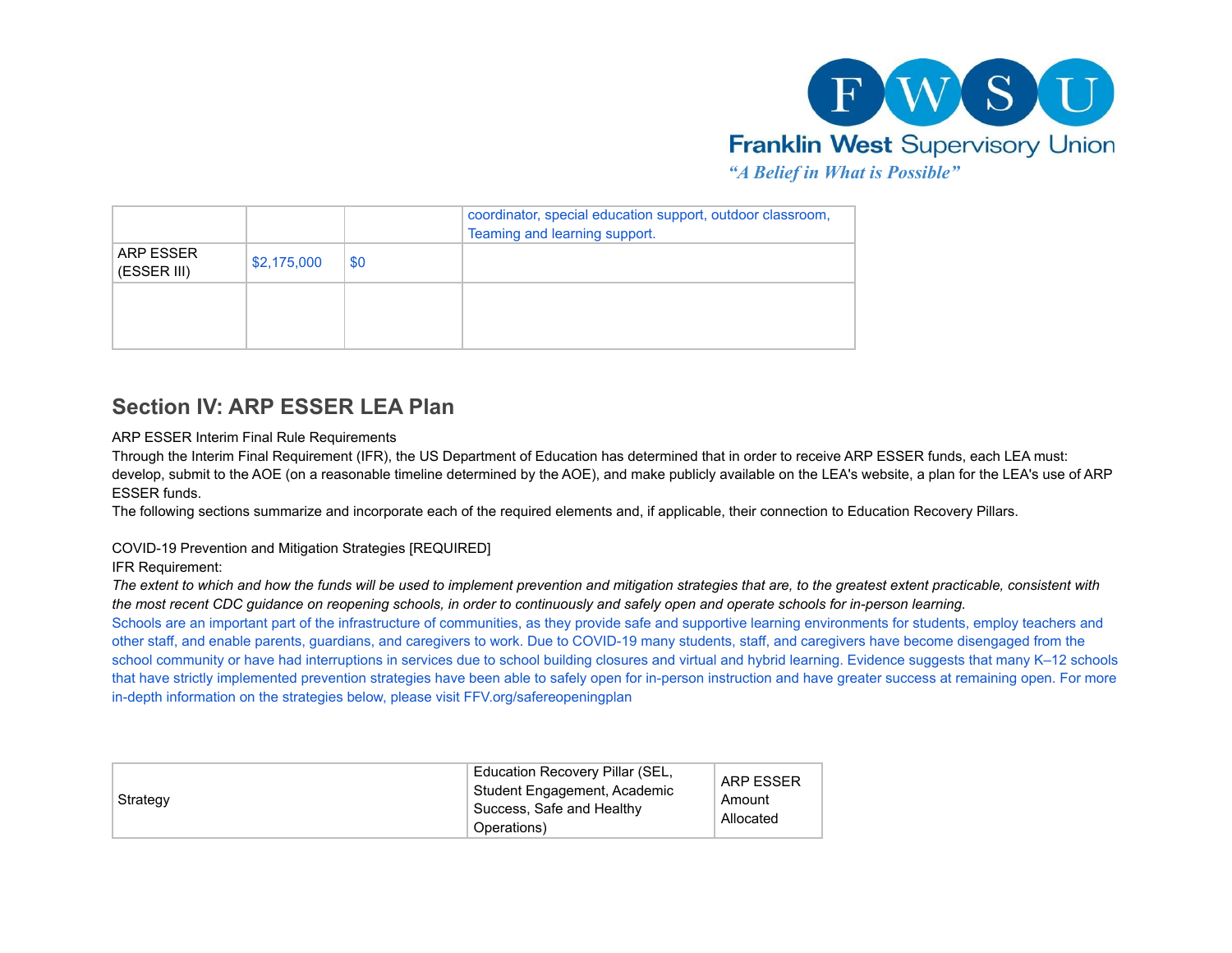

| Cleaning and Maintaining healthy facilities (additional<br>staffing, equipment, and supplies) | Safe and Healthy Operations | \$50,000 |
|-----------------------------------------------------------------------------------------------|-----------------------------|----------|
|                                                                                               |                             |          |

20% Reserve to Address the Academic Impact of Lost Instructional Time [REQUIRED]

IFR Requirements:

*How the LEA will use the funds it reserves under section 2001(e)(1) of the ARP Act (20% mandatory set aside) to address the academic impact of lost instructional time through the implementation of evidence-based interventions, such as summer learning or summer enrichment, extended day, comprehensive afterschool programs, or extended school year.*

*How the LEA will ensure that the interventions it implements, including but not limited to the interventions implemented under section 2001(e)(1) of the ARP Act to address the academic impact of lost instructional time, will respond to the academic, social, emotional, and mental health needs of all students, and particularly those students disproportionately impacted by the COVID-19 pandemic, including students from low-income families, students of color, English learners, children with disabilities, students experiencing homelessness, children in foster care, and migratory students.*

Total 20% mandatory set aside allocation: **\$435,000**

Evidence-Based Strategies to Address the Academic Impact of Lost Instruction Time [REQUIRED]

| Strategy                           | Education<br><b>Recovery Pillar</b><br>(SEL, Student<br>Engagement,<br>Academic<br>Success, Safe<br>and Healthy<br>Operations) | How will this strategy support specific<br>underserved student groups? (low-income<br>families, students of color, English learners,<br>children with disabilities, students experiencing<br>homelessness, children in foster care,<br>migratory students and other students<br>disproportionately impacted by COVID-19)                                                                                            | <b>ARP</b><br><b>ESSER</b><br>Amount<br>Allocated |
|------------------------------------|--------------------------------------------------------------------------------------------------------------------------------|---------------------------------------------------------------------------------------------------------------------------------------------------------------------------------------------------------------------------------------------------------------------------------------------------------------------------------------------------------------------------------------------------------------------|---------------------------------------------------|
| Summer programming<br>/Extended/AS | Academic<br><b>Success</b>                                                                                                     | To address learning re-engagement,<br>social-emotional and well-being, and extended<br>school year needs of our K-12 learners<br>resulting from the impacts of COVID-19 since<br>March 2020, staff and resource (including<br>supplies and transportation) multi-week<br>summer learning opportunities in all FWSU<br>schools (GEMS, BFA, and FES) for identified<br>cohorts of students in order to build academic | \$350,000                                         |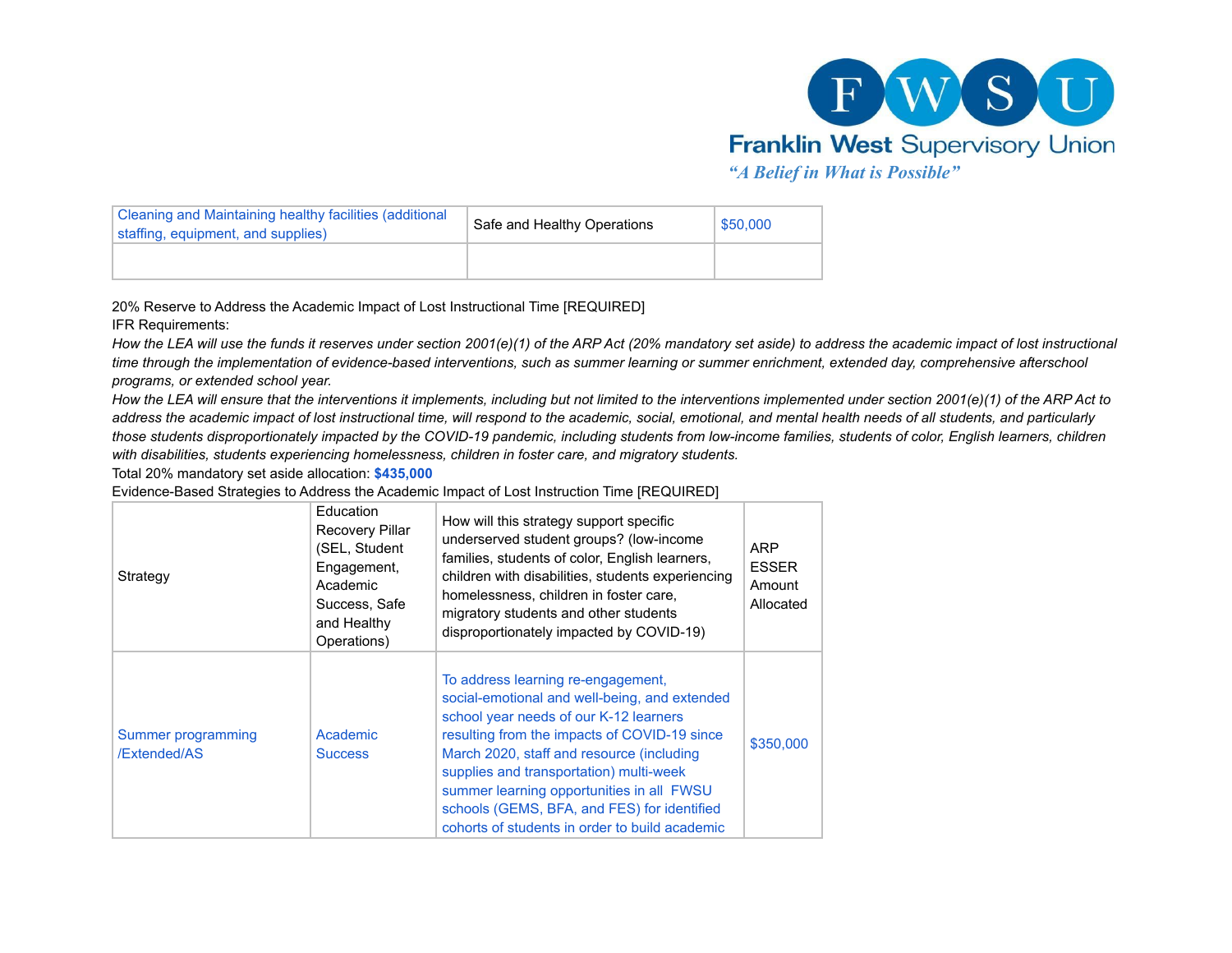

|                                                                                       |                            | confidence, executive functioning skills,<br>social-emotional wellbeing, engagement, and<br>enrichment<br>BFA k-4<br><b>BFA 5-8</b><br><b>BFA 7-12</b><br><b>GEMS k-4</b><br><b>GEMS 5-8</b><br>FES <sub>K-6</sub><br><b>Staffing</b><br>Transportation<br><b>Food Services</b><br><b>Supplies</b><br><b>Professional Services</b><br>\$175,000/yr for 2 years |          |
|---------------------------------------------------------------------------------------|----------------------------|----------------------------------------------------------------------------------------------------------------------------------------------------------------------------------------------------------------------------------------------------------------------------------------------------------------------------------------------------------------|----------|
| Professional development on<br><b>Universal Design for Learning</b><br>including MTSS | Academic<br><b>Success</b> | To address the variety of needs for all students<br>created during the COVID period, all teachers<br>will receive training on how to enhance our<br>Multi-Tiered system of support and approach<br>instruction through Universal Design strategies.<br><b>Professional Services</b>                                                                            | \$60,000 |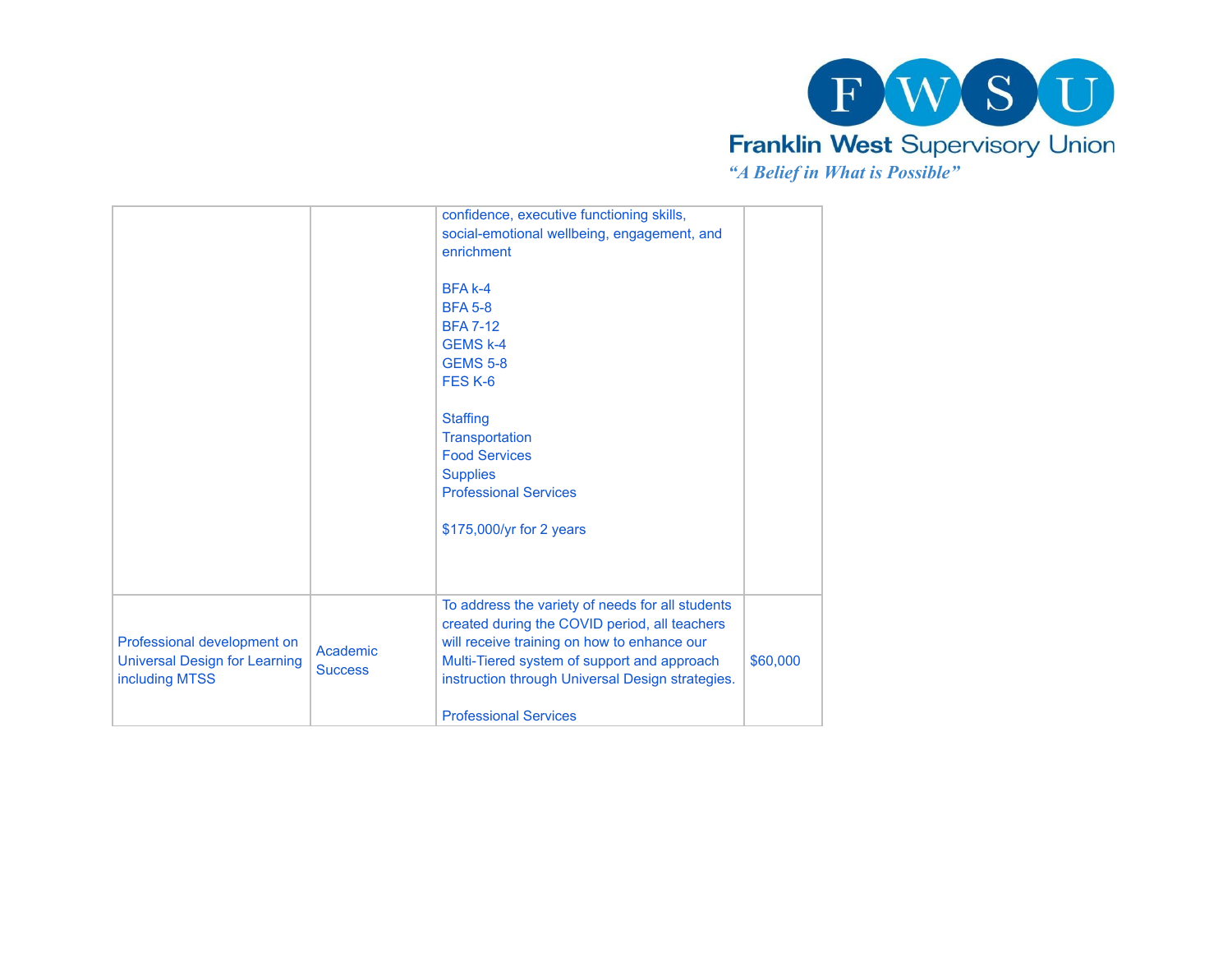

| <b>Board Certified Behavior</b><br>Analyst                                              | <b>SEL</b>                                   | To support the unique social emotional and<br>behavioral needs of all FWSU students, we<br>propose the addition of Board Certified<br>Behavioral Analysts to support our existing SEL<br>and behavior teams. Covid-19 had<br>disproportionately impacted our most fragile<br>learners. This position will also provide<br>additional support to teachers to address and<br>support the behaviors and needs that present<br>during the day We will measure the success of<br>this position by the number of students on<br>plans, academic and SEL success of students,<br>and level of achievement for these populations.<br>Salary and Benefits for 2 years                                                                                                                                                                                  | \$200,000 |
|-----------------------------------------------------------------------------------------|----------------------------------------------|-----------------------------------------------------------------------------------------------------------------------------------------------------------------------------------------------------------------------------------------------------------------------------------------------------------------------------------------------------------------------------------------------------------------------------------------------------------------------------------------------------------------------------------------------------------------------------------------------------------------------------------------------------------------------------------------------------------------------------------------------------------------------------------------------------------------------------------------------|-----------|
| Data Informed Decision<br><b>Making (Data Manager</b><br><b>Assessment Coordinator)</b> | <b>SEL and</b><br>Academic<br><b>Success</b> | To address the impacts of COVID-19 on<br>student learning through the effective use of<br>comprehensive assessment and other learning<br>and recovery-related data, hire an FWSU data<br>manager and assessment coordinator to<br>coordinate school and district assessments;<br>provide assessment results to FWSU<br>instructional leaders in a user-friendly format<br>that facilitates analysis, interpretation, and<br>decision-making about learning with teachers;<br>works collaboratively with SU and school<br>administrators to provide strategic oversight<br>and effective day-to-day management of<br>learning-related data; and oversees the districts<br>platforms as a system, including state reporting<br>systems/platforms and local proficiency-based<br>reporting systems/platforms.<br>Salary and Benefits for 2 years | \$295,000 |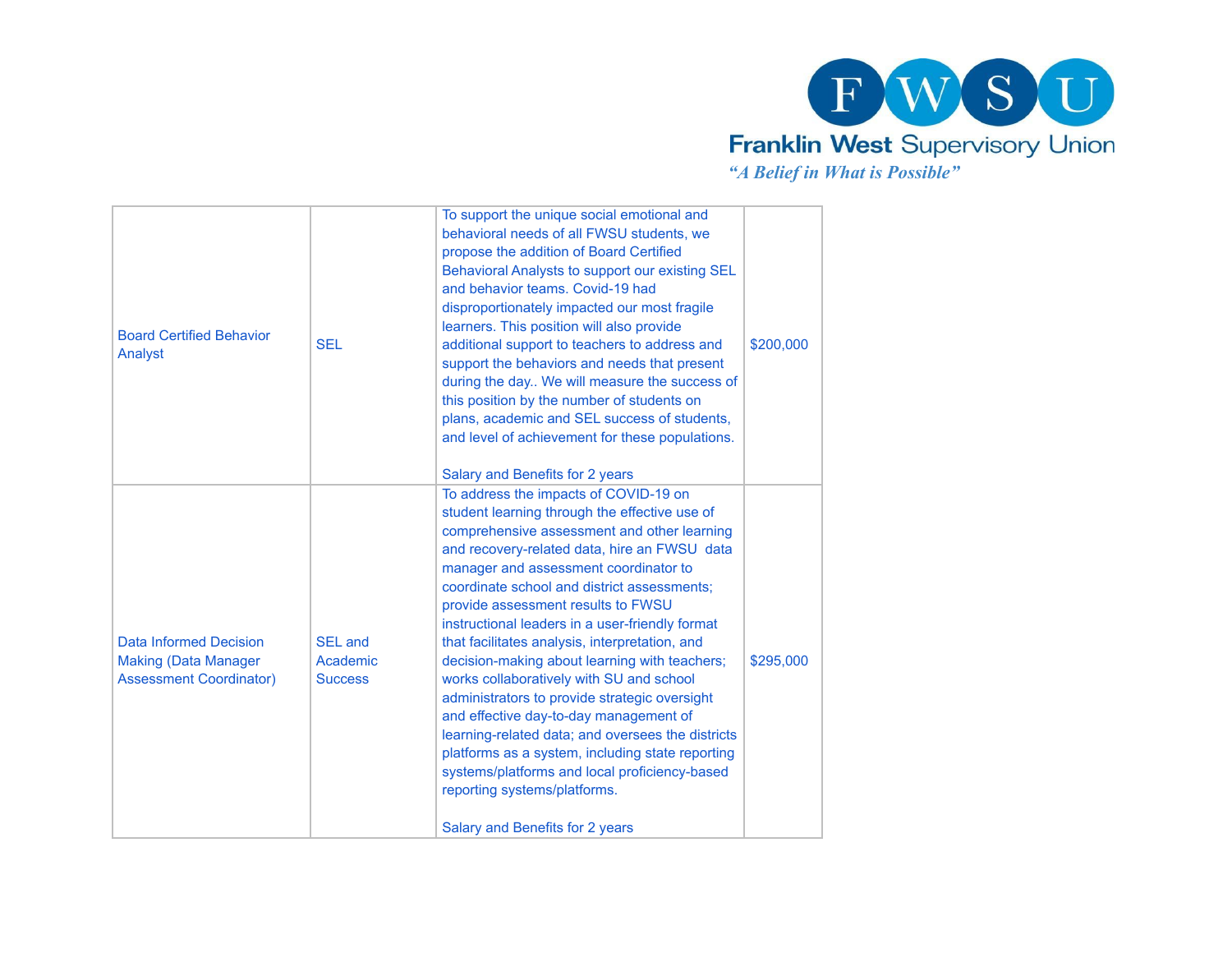

| <b>Student Support Services</b><br>Coordinator | To address the needs of our most vulnerable<br>learners, who were most impacted by<br>modifications to instruction and support due to<br>COVID-19, hire an FWSU Student Supports<br>Services Coordinator to oversee student plans<br>(IEP, 504, EST) and progress monitoring for<br>growth, building capacity of supports and<br>services offered at all levels on all schools<br>through MTSS; work collaboratively with school<br>and SU personnel to remove barriers to create<br>access to learning for ALL learners removing,<br>through the design, implementation,<br>coordination and monitoring of consistent,<br>responsive, needs-based (using the 4 levers of<br>Act 173) practices and approaches in all FWSU<br>schools.<br>Salary and Benefits for 2 years | \$295,000 |
|------------------------------------------------|---------------------------------------------------------------------------------------------------------------------------------------------------------------------------------------------------------------------------------------------------------------------------------------------------------------------------------------------------------------------------------------------------------------------------------------------------------------------------------------------------------------------------------------------------------------------------------------------------------------------------------------------------------------------------------------------------------------------------------------------------------------------------|-----------|
|------------------------------------------------|---------------------------------------------------------------------------------------------------------------------------------------------------------------------------------------------------------------------------------------------------------------------------------------------------------------------------------------------------------------------------------------------------------------------------------------------------------------------------------------------------------------------------------------------------------------------------------------------------------------------------------------------------------------------------------------------------------------------------------------------------------------------------|-----------|

Plan for Remaining 80% of ARP ESSER Funds [REQUIRED}

IFR Requirements:

*How the LEA will spend its remaining ARP ESSER funds consistent with section 2001(e)(2) of the ARP Act.*

*How the LEA will ensure that the interventions it implements, including but not limited to the interventions implemented under section 2001(e)(1) of the ARP Act to address the academic impact of lost instructional time, will respond to the academic, social, emotional, and mental health needs of all students, and particularly those students disproportionately impacted by the COVID-19 pandemic, including students from low-income families, students of color, English learners, children with disabilities, students experiencing homelessness, children in foster care, and migratory students.*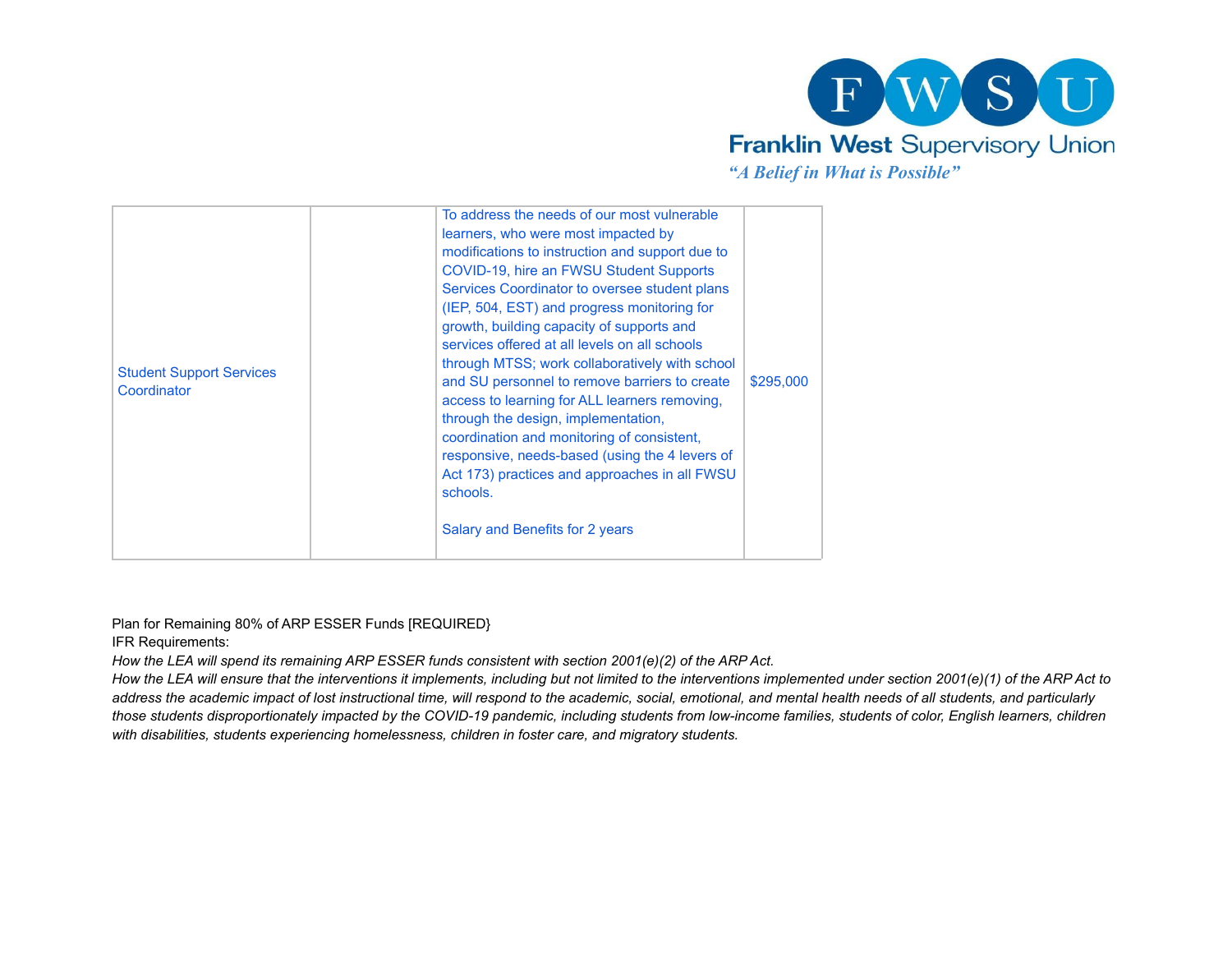

| Strategy                                                                                       | <b>Education Recovery</b><br>Pillar (SEL, Student<br>Engagement, Academic<br>Success, Safe and<br>Health Operations) | How will this strategy support specific<br>underserved student groups? (low-income<br>families, students of color, English learners,<br>children with disabilities, students experiencing<br>homelessness, children in foster care, migratory<br>students and other students disproportionately<br>impacted by COVID-19)                                                                                                                                                                                                           | <b>ARP</b><br><b>ESSER</b><br>Amount<br>Allocated |
|------------------------------------------------------------------------------------------------|----------------------------------------------------------------------------------------------------------------------|------------------------------------------------------------------------------------------------------------------------------------------------------------------------------------------------------------------------------------------------------------------------------------------------------------------------------------------------------------------------------------------------------------------------------------------------------------------------------------------------------------------------------------|---------------------------------------------------|
| Upgrading the<br><b>Technology</b><br>Infrastructure -<br>(servers, switches,<br>wiring, hubs) | <b>Academic Success</b>                                                                                              | To allow for reliable access to educational<br>technology and internet connectivity we will<br>purchase new services, switches, hubs, wiring,<br>and professional management services to<br>maintain our robust curricular learning<br>opportunities. Lower frustration levels and less<br>waiting time will be key to fostering high<br>academic and social engagement. Success will<br>be measured by number of helpdesk tickets,<br>teacher satisfaction surveys, and frequency of<br>internet downtime.<br>One time investment | \$200,000                                         |
|                                                                                                |                                                                                                                      |                                                                                                                                                                                                                                                                                                                                                                                                                                                                                                                                    |                                                   |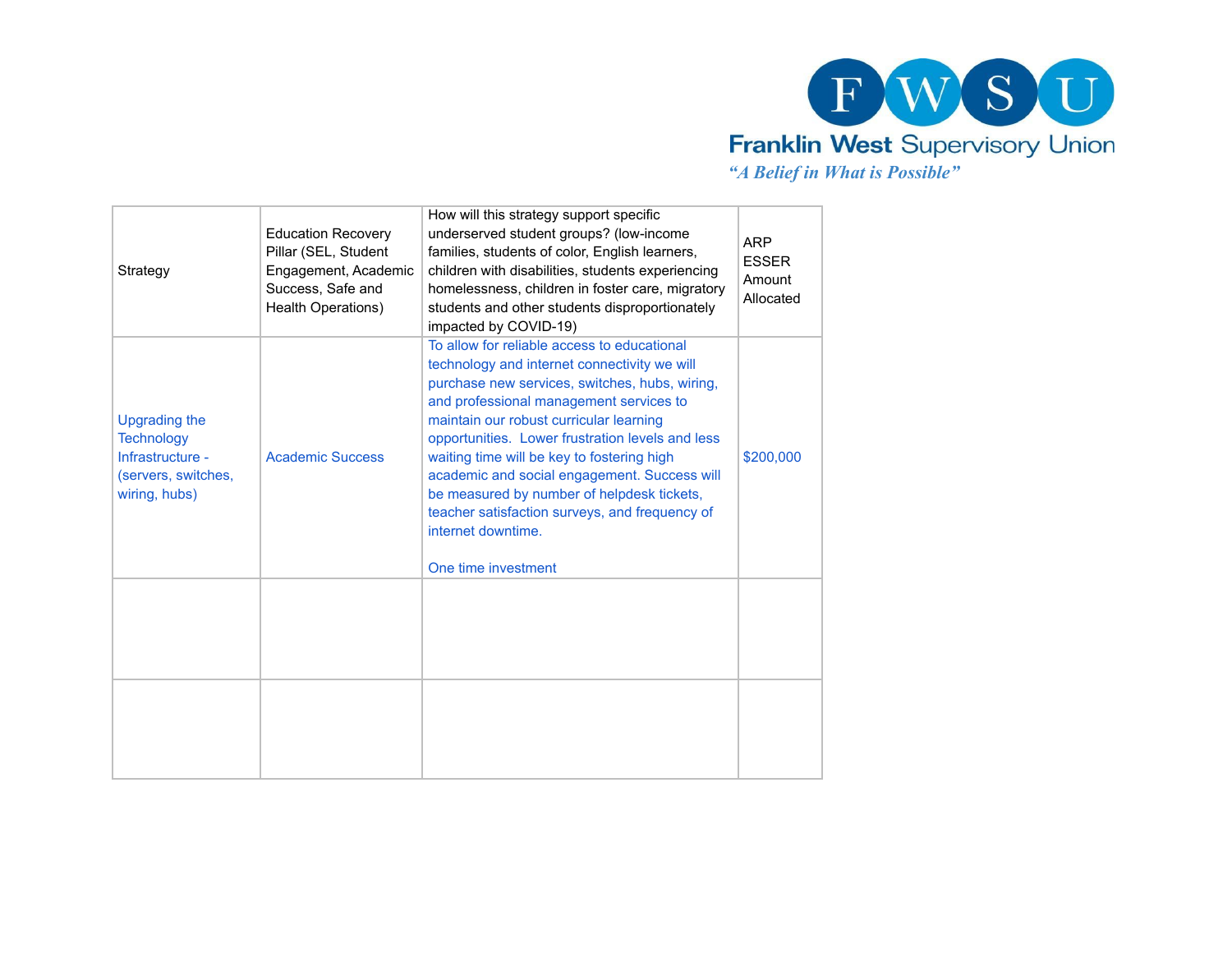

# **Section V: Plan for Meaningful Consultation and Stakeholder Engagement [REQUIRED]**

In this section, LEAs should document their engagement with stakeholder groups and the public. The Interim Final Rule outlines the specific groups that LEAs must engage with in developing their plan for the use of ARP ESSER Funds.

*IFR Requirement: Under this requirement, an LEA must engage in meaningful consultation with stakeholders and give the public an opportunity to provide input in the development of its plan. Specifically, an LEA must engage in meaningful consultation with students; families; school and district administrators (including special education administrators); and teachers, principals, school leaders, other educators, school staff, and their unions. Additionally, an LEA must engage in meaningful consultation with each of the following, to the extent present in or served by the LEA: Tribes; civil rights organizations (including disability rights organizations); and stakeholders representing the interests of children with disabilities, English learners, children experiencing homelessness, children in foster care, migratory students, children who are incarcerated, and other underserved students.*

[Please Note: The AOE recognizes that many LEAs have begun this engagement during their Education Recovery planning process. If LEAs can tie the specific Education Recovery strategies developed with stakeholder engagement to their ARP ESSER plans or can document other avenues of outreach (public meetings, informational sessions, emails to families or communities, etc) these can and should be included as evidence of stakeholder engagement.]

| Stakeholder Group | How have these stakeholders been<br>engaged or what is the SU/SD plan<br>for engagement? | Outcome or Feedback | Date (or Planned Date) |
|-------------------|------------------------------------------------------------------------------------------|---------------------|------------------------|
|                   |                                                                                          |                     |                        |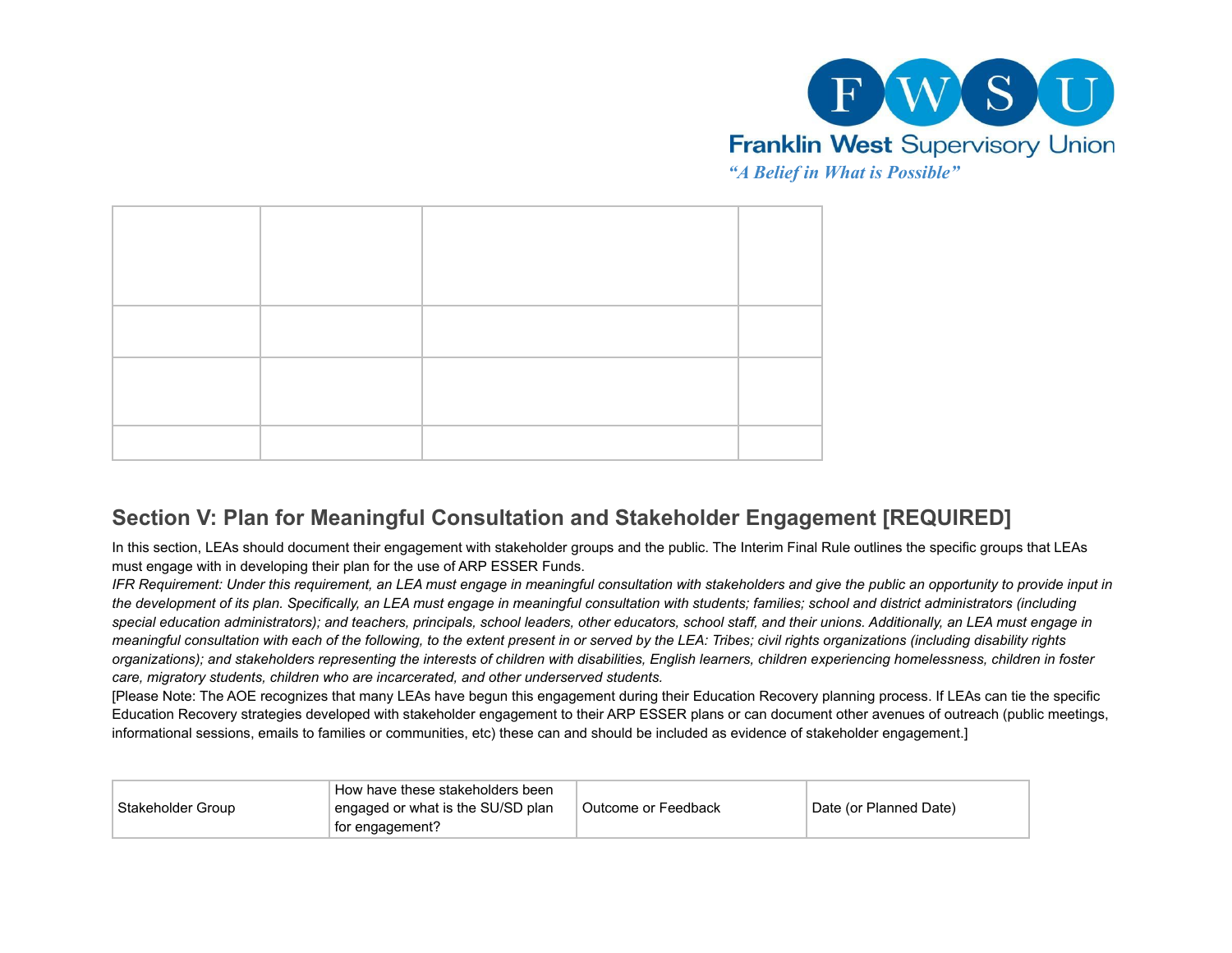

*"A Belief in What is Possible"*

| <b>Students</b> | We have surveyed focus<br>$\bullet$<br>groups of students asking<br>for their input on needed<br>improvements<br>Posted LEA plan on our<br>$\bullet$<br>webpage for review and<br>feedback                                                                                     | Students generally supported the<br>plan as presented.<br>Many would like to see funds<br>directed toward creating additional<br>opportunities for students. I. e<br>outdoor classroom, additional cubs<br>and athletics.<br>HS students advocated for a return<br>to school traditions. Dances, prom,<br>more social gathering and athletic<br>field improvements, | February - Student focus groups<br>in HS and MS and ES.<br>Additional focus groups are<br>planned for April and May.                                                                                                       |
|-----------------|--------------------------------------------------------------------------------------------------------------------------------------------------------------------------------------------------------------------------------------------------------------------------------|---------------------------------------------------------------------------------------------------------------------------------------------------------------------------------------------------------------------------------------------------------------------------------------------------------------------------------------------------------------------|----------------------------------------------------------------------------------------------------------------------------------------------------------------------------------------------------------------------------|
| Families        | Shared a community survey<br>$\bullet$<br>directly to families via school<br>messenger<br>Posted survey on the FWSU<br>$\bullet$<br>blog<br>Survey shared on social<br>$\bullet$<br>media<br>Presented at 3 school board<br>meetings<br>Individual emails and<br>conversations | Summary of community feedback<br>here                                                                                                                                                                                                                                                                                                                               | Blog posted and school<br>messenger March 10<br><b>School Board presentations:</b><br><b>GEMS March 8</b><br><b>BFA March 14</b><br>FES March 15<br><b>Additional Board presentation</b><br>planned for March 23 and April |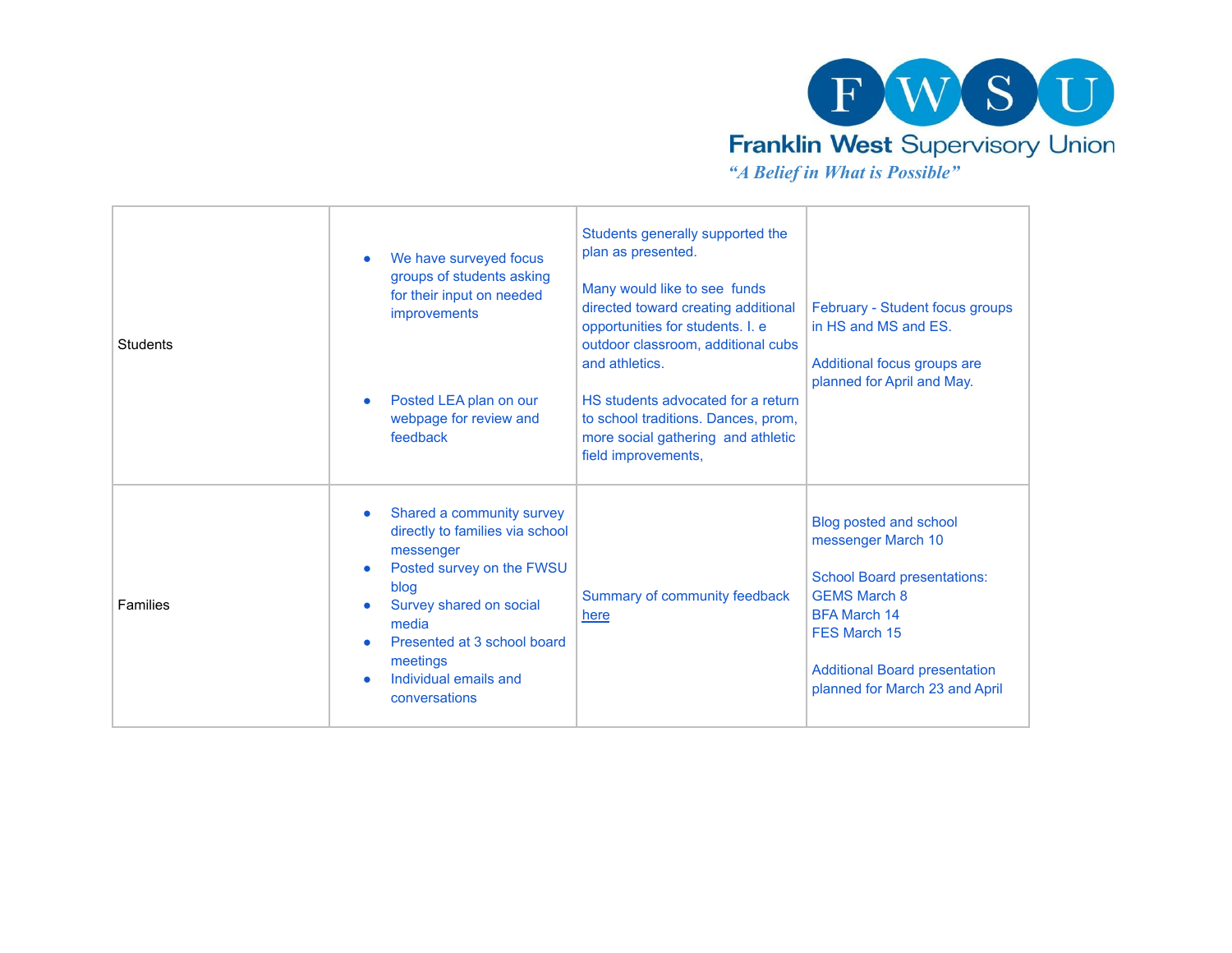

| <b>School and District</b><br>Administrators (including special<br>education) | Issued a google survey to<br>$\bullet$<br>collect suggestions and<br>ideas to all school/district<br>administrators<br>Scheduled 1:1 follow up<br>$\bullet$<br>meeting with all<br>administrators to review and<br>prioritize feedback. | -Want to make sure investments<br>are sustainable past ESSER<br>funding<br>-Agreed with the strategies<br>oriented in the survey | Issue Google form Survey on<br>January 6th and follow up with<br>1:1 conversation at regular admin<br>meetings on January 27-28,<br>March 3, and boards meeting |
|-------------------------------------------------------------------------------|-----------------------------------------------------------------------------------------------------------------------------------------------------------------------------------------------------------------------------------------|----------------------------------------------------------------------------------------------------------------------------------|-----------------------------------------------------------------------------------------------------------------------------------------------------------------|
| <b>Teachers or Other Educators</b>                                            | Issued a google survey to all<br>FWSU employees to collect<br>suggestions and ideas<br><b>Additional emails with</b><br>$\bullet$<br>detailed suggestions from teachers<br>Follow up meetings as<br>requested                           | Shared the teacher and Educator<br>feedback with the union.                                                                      | <b>January 6, 2022</b>                                                                                                                                          |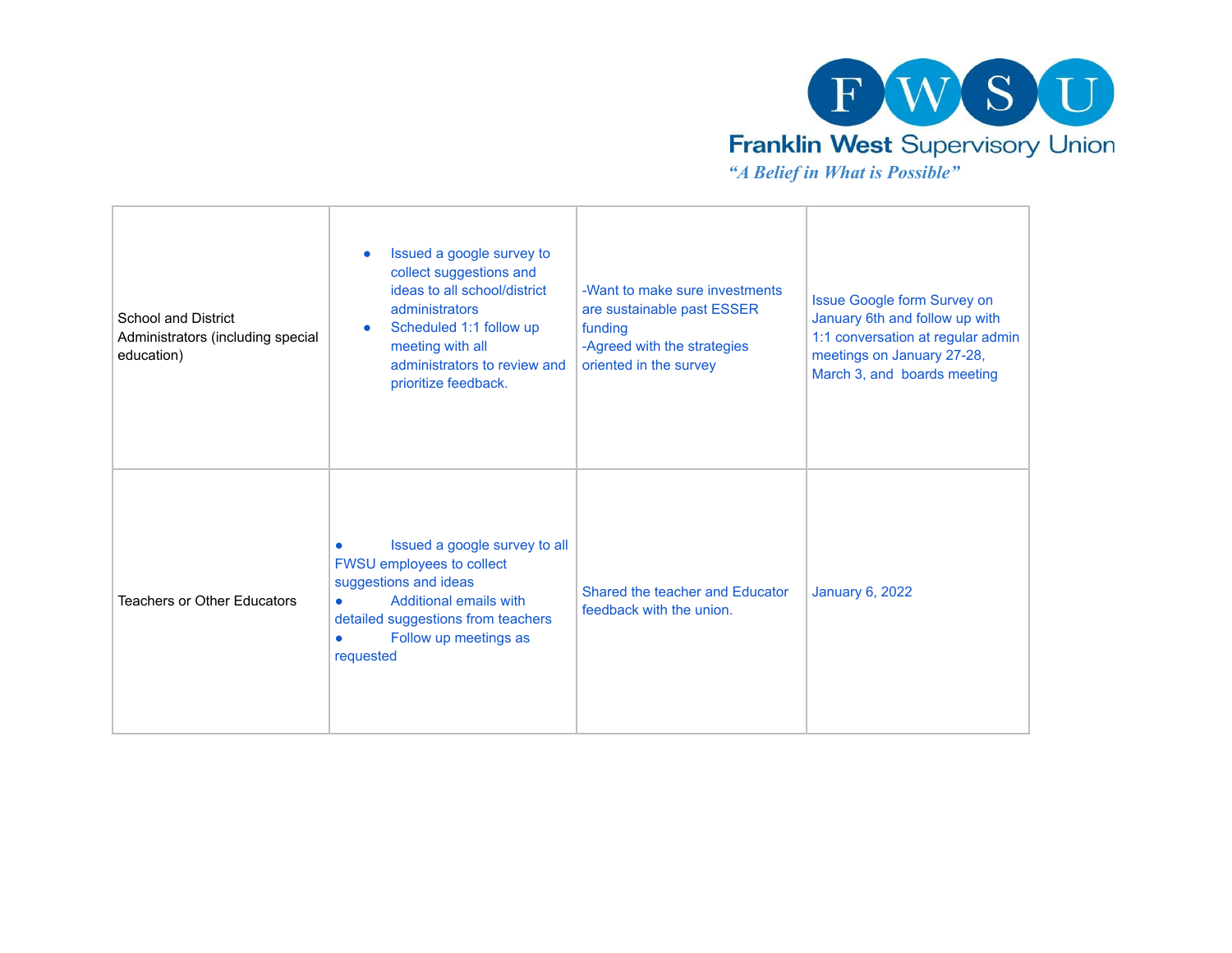

| Principals   | Same process and time as<br><b>School and District</b><br><b>Administrators (including</b><br>special education) listed<br>above. | Issue Google form Survey on<br>January 6th and follow up with<br>1:1 conversation at regular admin<br>meetings on January 27-28,<br>March 3, and boards meeting |
|--------------|-----------------------------------------------------------------------------------------------------------------------------------|-----------------------------------------------------------------------------------------------------------------------------------------------------------------|
| School Staff | Same as teachers and other<br>educators. See above                                                                                |                                                                                                                                                                 |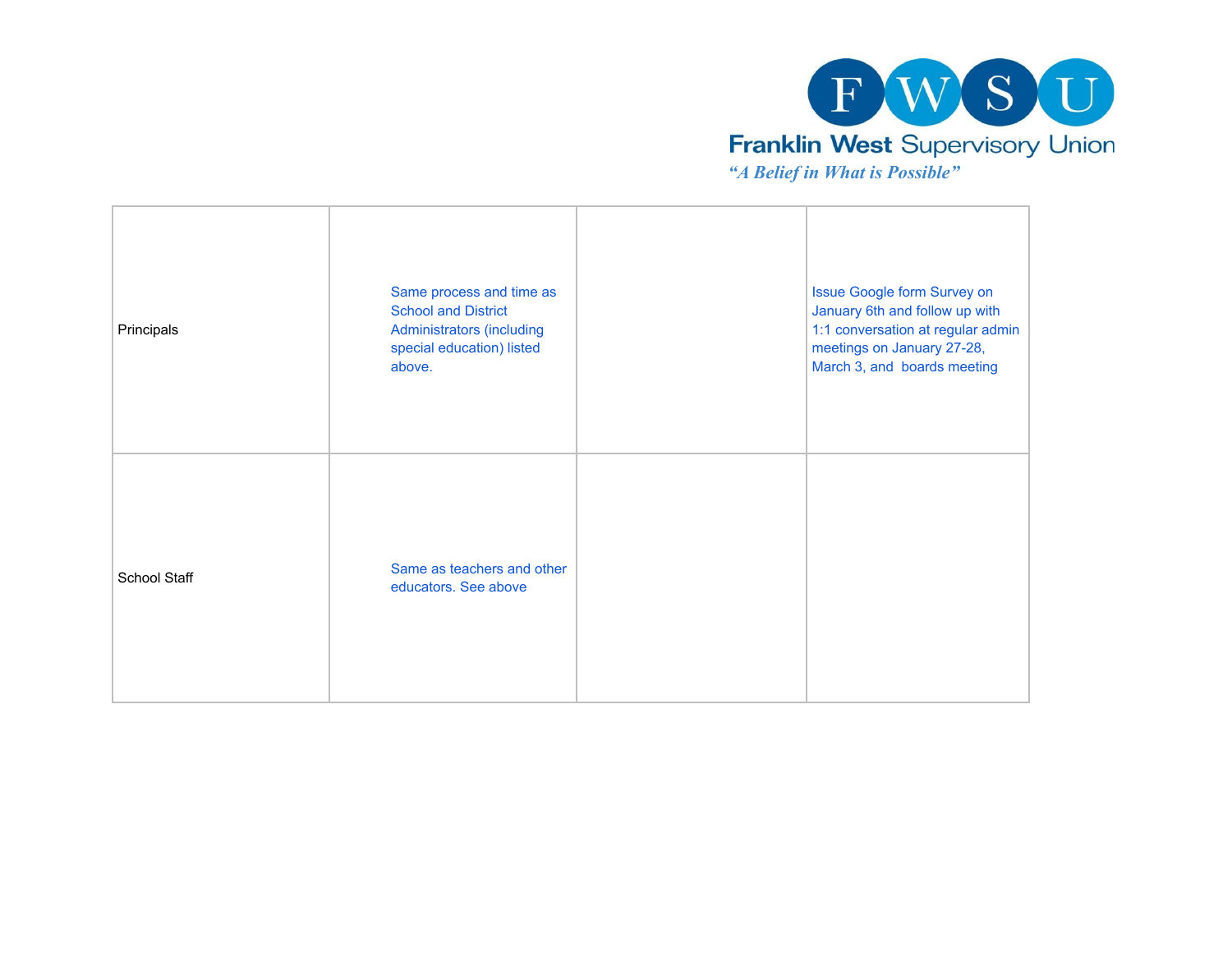

Unions • Schedule a meeting with Union representation from all three schools. Issued google survey and follow up in-person for questions and discussion. Shared survey feedback with the Union ● Posted LEA plan on our webpage for review and feedback The union highlighted how hard all faculty and staff have been working during this pandemic.They inquired about financial compensation options. Additionally, they advocated extra support for folks who have used all their sick days. And extra pool of funds for professional development. Tribes (if applicable) We have no formalized tribal organizations in our area ● Posted LEA plan on our webpage for review and feedback Civil Rights organizations ● Reached out to ACLU-VT for review and feedback on our plan Feedback still pending March 18, 2022 Stakeholders representing the interests of children with disabilities • Shared google survey with all families in FWSU A need to redesign sensory spaces Additional training for special educator and teacher for 3/9/22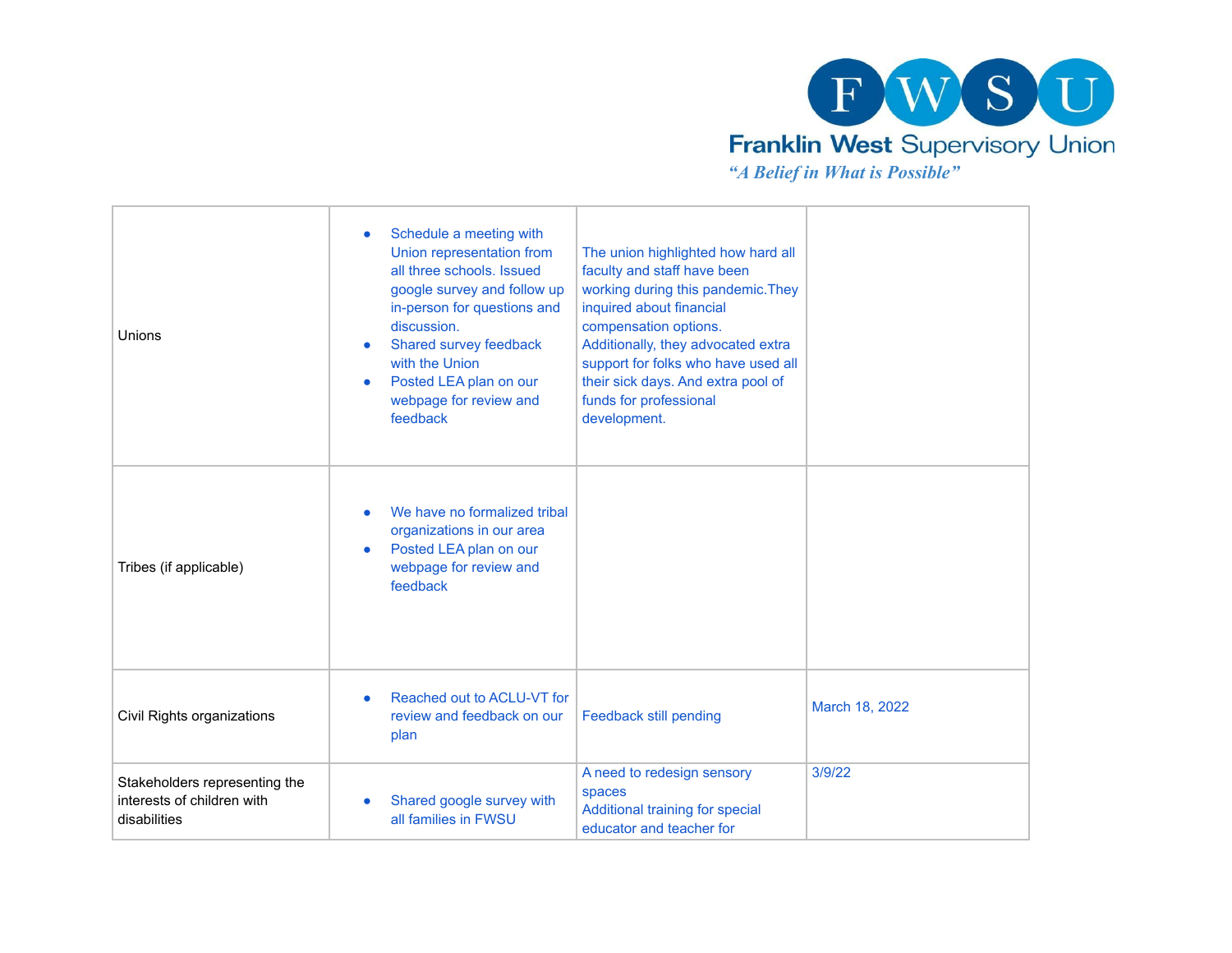

*"A Belief in What is Possible"*

|                                                                                                                                                     | including families connected<br>to special education<br>Meet with all special<br>educators to share and<br>discuss feedback specific to<br>special education.                                | supporting students with<br>disabilities<br>Extra behavioral and SEL support<br>Expand flexible pathways for<br>students<br>Additional special educators and<br>additional support for students                                                                                                            |                                            |
|-----------------------------------------------------------------------------------------------------------------------------------------------------|----------------------------------------------------------------------------------------------------------------------------------------------------------------------------------------------|------------------------------------------------------------------------------------------------------------------------------------------------------------------------------------------------------------------------------------------------------------------------------------------------------------|--------------------------------------------|
| Stakeholders representing the<br>interests of English learners                                                                                      | We reached out to local<br>parents of English learners<br>via survey<br>Corresponded with the<br><b>Migrant Justice Center and</b><br>the Vermont Migrant<br><b>Education Program at UVM</b> | Supported the direction of our<br>plan, and provided positive<br>feedback on the direction of our<br>plan including additional tutoring<br>opportunities, ttanslationservices,<br>and access to technology at home.<br>Additionally they suggested<br>reading materials that were in a<br>native language. | 9/10/21                                    |
| Stakeholders representing the<br>interests of children experiencing<br>homelessness, children in foster<br>care or children who are<br>incarcerated | <b>Reached out the Vermont</b><br><b>Consortium for Adoption and</b><br>Guardianship<br>Consulted with NCSS and<br>School Psychologists and<br><b>Guidance Counselors.</b>                   | <b>Awaiting response</b><br>Continue with Trauma informed<br>practices professional<br>development<br><b>Additional mental health clinicians</b><br>Support access to food services<br>and summer programming                                                                                              | 3-17-22 and January-March<br>consultations |
| LQBTQ+                                                                                                                                              | Reached out to Outright<br>vermont for additional<br>considerations                                                                                                                          | <b>ESSER Funding</b><br>Recommendations                                                                                                                                                                                                                                                                    | 3/8/22                                     |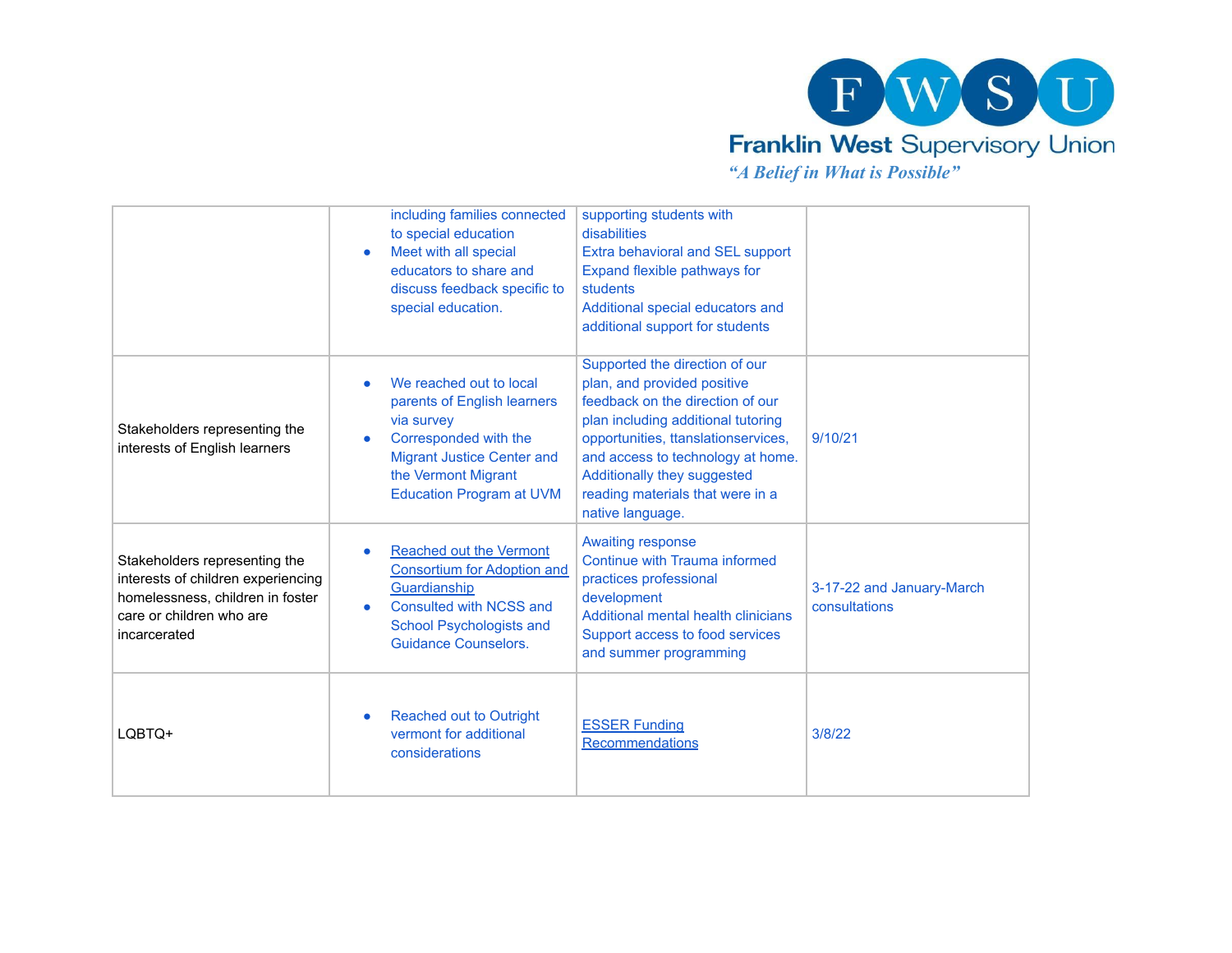

*"A Belief in What is Possible"*

| Stakeholders representing the<br>interests of migratory students            | Reached out to the Vermont<br><b>Migrant Education Program</b><br>for review and feedback<br><b>Conferenced with ELL</b><br><b>Teacher in district</b>                     | Provided positive feedback on the<br>direction of our plan including<br>additional tutoring opportunities,<br>ttanslationservices, and access to<br>technology at home. Additional<br>they suggested reading materials<br>that were in a native language. | 9/22/21                                                                |
|-----------------------------------------------------------------------------|----------------------------------------------------------------------------------------------------------------------------------------------------------------------------|-----------------------------------------------------------------------------------------------------------------------------------------------------------------------------------------------------------------------------------------------------------|------------------------------------------------------------------------|
| Stakeholders representing the<br>interests of other underserved<br>students | Shared survey with all<br><b>FWSU families</b><br><b>Connected with Guidance</b><br>counselors for input<br>Connected with contracted<br><b>Psychologist</b>               | -Clarity how to access support<br>networks if necessary<br>- Extra free support fs academic<br>needs<br>- Free access to school meals<br>Trauma training for faculty and<br>staff                                                                         | <b>Ongoing communication February</b><br>through March                 |
| School Boards                                                               | <b>School Board presentations:</b><br><b>GEMS March 8</b><br><b>BFA March 14</b><br>FES March 15<br><b>Additional Board presentation</b><br>planned for March 23 and April |                                                                                                                                                                                                                                                           | <b>Additional Board presentation</b><br>planned for March 23 and April |

# **Section VI: Interim Final Requirements Checklist [OPTIONAL]**

- The LEA has completed the ARP ESSER LEA Plan for Safe Return to In-Person Instruction and Continuity of Services Checklist and has updated the plan for Safe Return to In-Person Instruction based on the latest guidance from the AOE and the Vermont Department of Health and made these updates available for public comment.
- The LEA ARP ESSER Plan is posted and accessible on the SU/SD website.
- The LEA has a plan for meaningful consultation and stakeholder engagement.
- The LEA has a plan for seeking public comment and input on its LEA ARP ESSER Plan.